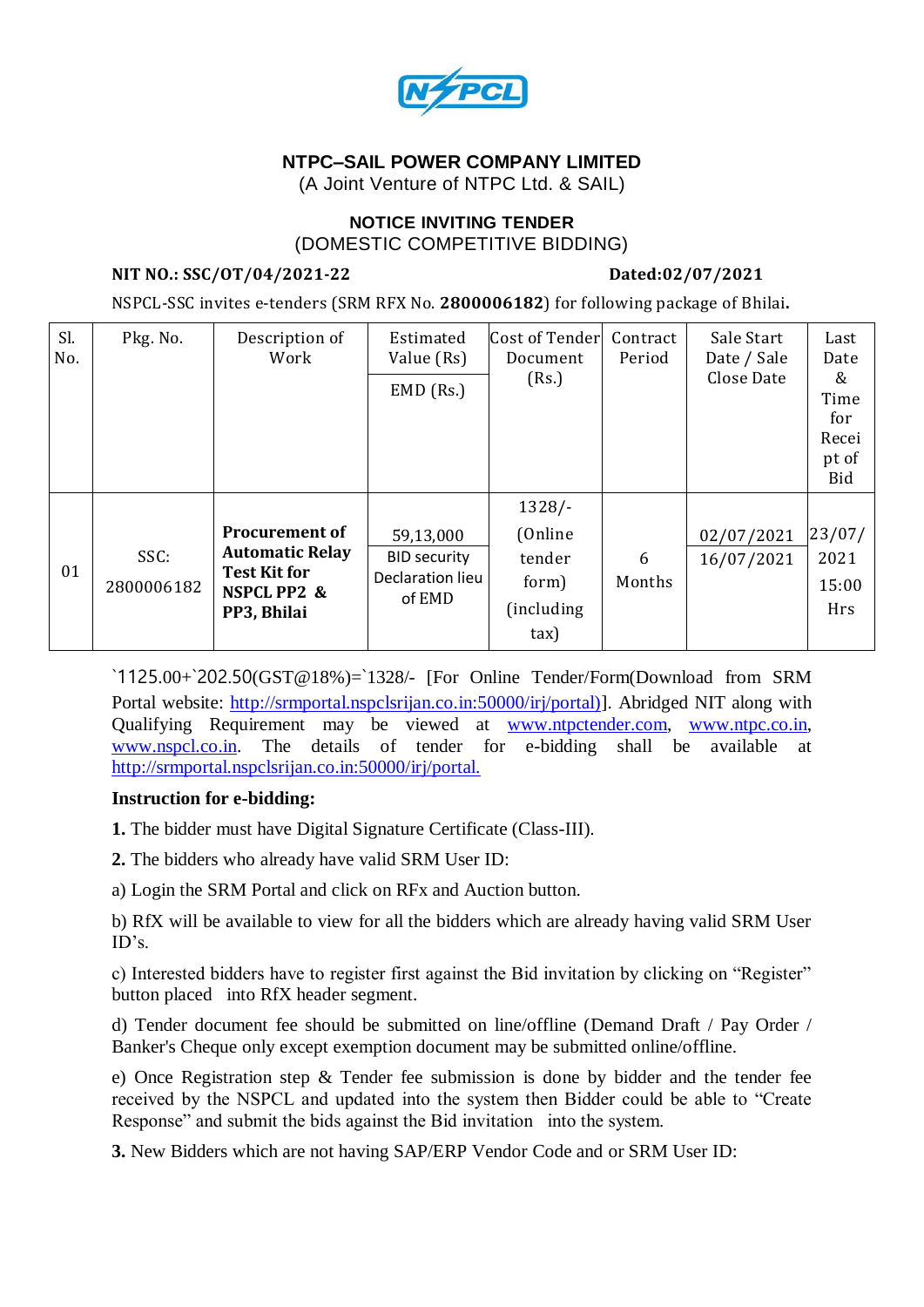a) In case a new bidder wants to participate for a particular Bid invitation in SRM portal, the bidder first of all has to submit the filled Registration Form & NEFT Form along with required supporting documents e.g. as specified in forms, till 14.07.2021 to C&M department, NSPCL Bhilai in hard copy or scanned copy through e-mail at: ushakumari@nspcl.co.in, rashmikumari@nspcl.co.in

b) C&M department will initiate the process for vendor ID creation in SAP & send the bidders SRM Credentials (User ID along with initial Password)

c) After creation of SRM Credentials the step 2 (above) shall be followed by the bidder.

Bid Security declaration in lieu of EMD to be sent to AGM(SSC-C&M), NSPCL/Bhilai – Expansion Site, Near Purena Village, Bhilai (East) PO Distt.-Durg, C.G. 490021 Tel. : 0788- 2282446, 2347063 or in person at office. All Corrigendum/Modifications/Updates for the above NITs shall only be published on the aforesaid web sites.

Online Tender fee submission Procedure are attached here with "SRM Online TFE & EMD Payment Manual". May please click on link: - https://www.nspcl.co.in/pages/nspcl-srmportal.

### **QUALIFYING REQUIREMENTS**

## **Name of Work: Procurement of Automatic Relay Test Kit for ,NSPCL,PP2 & PP3,Bhilai.**

#### **QUALIFYING REQUIRMENT**:

The Bidder who wishes to participate in the bidding shall meet the Qualifying Requirements stipulated hereunder.

## **1.0 Technical Requirement:**

- 1.1 The bidder should have supplied Automatic Relay Testing Kit in last seven (07) years as on the date of 1st scheduled techno-commercial date of Bid opening.. The vendor shall be a "Manufacturer OR duly Authorized Representative/ Supplier of the manufacturer" of Automatic Relay Test Kit.
- 1.2 The bidder must have after sales service support network in India of Automatic Relay Test Kit. Documentary evidence to this effect must be submitted with the offer.

#### 2.0 **Financial requirement:**

 2.1 The bidder should have executed similar orders during last 07 years as on the 1st scheduled Techno-commercial date of bid opening having minimum PO values as indicated below: -

a) Single similar Order having a value not less than Rs. 62.01 lakhs.(inclusive of taxes)

OR

b) Two similar orders having a value not less than Rs 38.76 lakhs each. .(inclusive of taxes)

OR

c) Three similar Orders having a value not less than Rs. 31 lakhs each. .(inclusive of taxes)